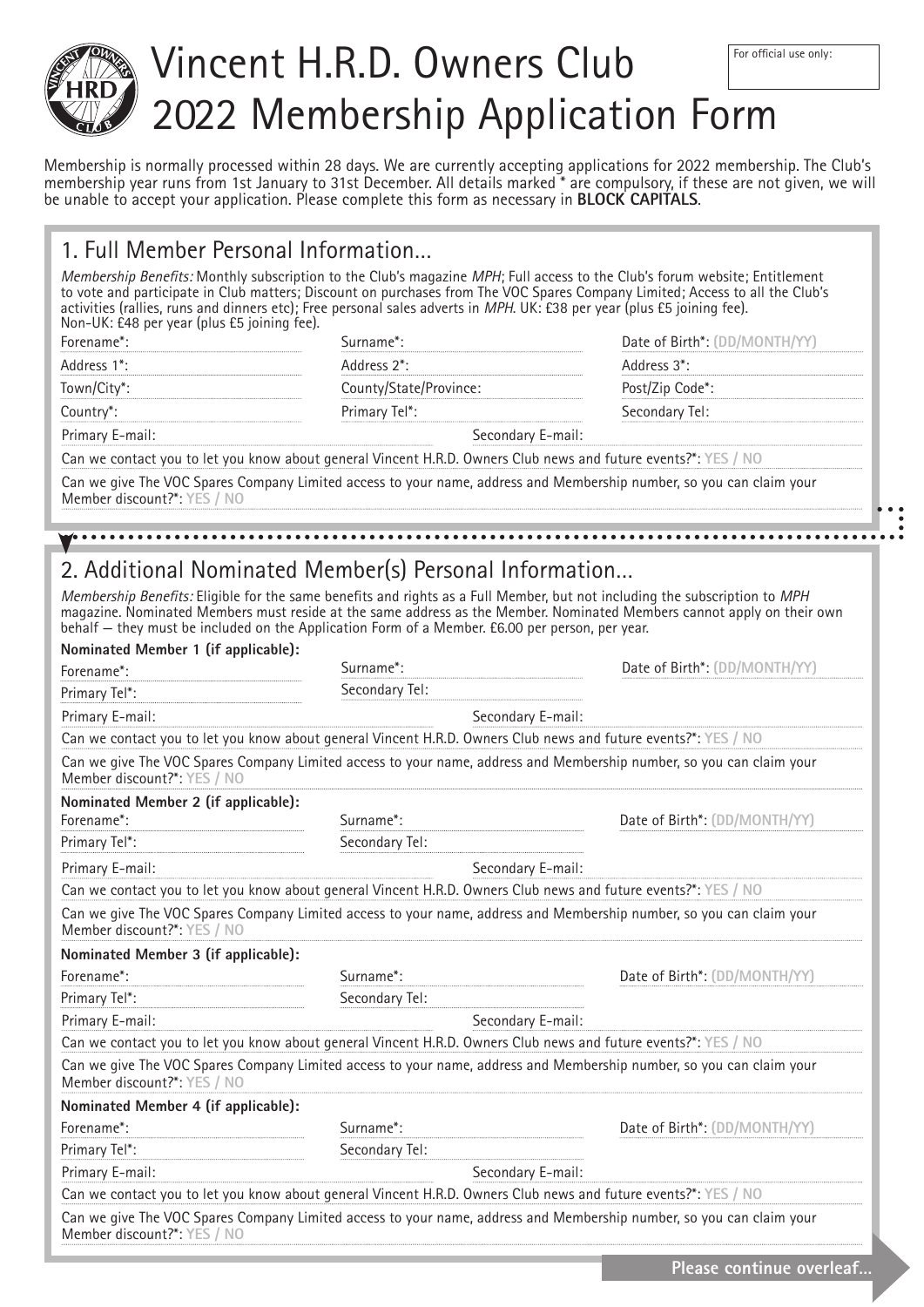#### 3. Additional Family Member(s) Personal Information…

A token offering aimed primarily at the children of Members, or direct family relations who from time-to-time attend Club gatherings and have only a passing social interest in the Club but none-the-less enjoy belonging. They are not entitled to a Club Vote. £1.00 per person, per year.

| Family Member 1 (if applicable): | Forename: | Surname: |
|----------------------------------|-----------|----------|
| Family Member 2 (if applicable): | Forename  | Surname  |
| Family Member 3 (if applicable): | Forename: | Surname: |
| Family Member 4 (if applicable): | Forename: | Surname  |

### 4. Rider's List Entry (optional)…

*Periodically, the Club publish a list with contact details of all Members who would be happy to assist fellow Members who may find themselves in difficulties when they are touring away from home or even just for social visits. To safeguard participating Members'*  details in the event the list falls into the hands of non-Members, the details are limited to just name, telephone numbers, and simple *area information. Telephone contact(s) required. You must indicate which or both of your personal numbers is to be used.*

Please include my details on the annual Rider's List.

I am happy to receive social calls from Club Members.

am willing to offer emergency help to other Club Members.

Primary Telephone No. **Secondary Telephone No.** 

| 5. Machine Data                                                                                                                                                                                                                                                                                                                                                                                                                |          |                |                   | For official use only: |
|--------------------------------------------------------------------------------------------------------------------------------------------------------------------------------------------------------------------------------------------------------------------------------------------------------------------------------------------------------------------------------------------------------------------------------|----------|----------------|-------------------|------------------------|
| The Club maintains a unique historical archive which traces the life of all Vincent H.R.D. and Vincent<br>machines which can be of great benefit in the event of a machine being stolen. Additionally, it helps the<br>Club to combat forgery by the unscrupulous. Please contribute to this important archive by giving details<br>of all complete Vincent and Vincent H.R.D. machines, and details of machine parts you own. |          |                |                   |                        |
| Engine No.                                                                                                                                                                                                                                                                                                                                                                                                                     | UFM No.  | <b>RFM No.</b> | C.Case Mating No. | UK Reg. No.            |
| <b>EXAMPLE</b> F10AB/1/1234                                                                                                                                                                                                                                                                                                                                                                                                    | R/1/1234 | R/1/1234       | 3C                | <b>HRD 998</b>         |
| 1.                                                                                                                                                                                                                                                                                                                                                                                                                             |          |                |                   |                        |
| 2.                                                                                                                                                                                                                                                                                                                                                                                                                             |          |                |                   |                        |
| 3.                                                                                                                                                                                                                                                                                                                                                                                                                             |          |                |                   |                        |
| 4.                                                                                                                                                                                                                                                                                                                                                                                                                             |          |                |                   |                        |
| If you run out of space, please continue to list complete machines and engine parts on an additional sheet.                                                                                                                                                                                                                                                                                                                    |          |                |                   |                        |
|                                                                                                                                                                                                                                                                                                                                                                                                                                |          |                |                   |                        |
|                                                                                                                                                                                                                                                                                                                                                                                                                                |          |                |                   |                        |
| 6. Subscriptions                                                                                                                                                                                                                                                                                                                                                                                                               |          |                |                   |                        |
| UK applications received during the months of July to September inclusive, shall be charged at £27 for the Member; £6 for each                                                                                                                                                                                                                                                                                                 |          |                |                   |                        |

■ **Non-UK applications** received during the months of July to September inclusive, shall be charged at £32 for the Member; £6 for each Nominated Member; £1 for each Family Member. The membership period will expire on 31st December of the same year.

It is not possible to join the Club during October. However, all applications received between 1st November and 31st December, will effectively get this period free and the start date of the membership will be calculated as from 1st January.

**NB. No refunds will be paid for any Membership that is terminated mid-term.**

# 7. Data Protection, GDPR and Privacy Notices

The Club is registered in accordance with the new Data Protection Act 2018 (DPA 2018) which together with The General Data Protection Regulations (GDPR) form part of the data protection regime in the United Kingdom.

We need to keep a record of your name, address and date of birth in order to provide sufficient verification of your membership, and of course to send out *MPH*. All elected Club Officials and appointed Club Officers (including those outside Europe) will have the appropriate access to your records as is required to carry out their Club duties. Your personal details will not be shared with any other persons or organisations except in the case of assisting the police or English Courts with their legal duties in accordance with provisions laid down in the DPA.

Records of your financial transactions with the Club shall only be available to personnel who have a clear financial brief, except in extraordinary circumstances where this information is required by the Club's Committees. Records shall be accurately maintained, providing Members keep us fully informed. Out of date personal details will be removed from the records after 12 months redundancy. Members names however shall remain in a permanent archive. As the Club has as paramount an historical foundation, all information about Members' machines shall be kept in a permanent historical archive. Information in this archive will not be deleted. Current ownership of machines will not be revealed to other persons, during the current owners life time, without the expressed permission of the owner/Club Member. Details in the machine archive, other than current ownership, may be used for the purposes of research, verification of historical provenance, and the prevention of fraud. Data Protection Warning: Commercially available software makes it possible to identify a location address from a telephone number. This may be of importance to Members who give contact details for the Rider's List, as this is circulated to all Members who purchase it. The list however is designed to exclude overt references to the Club's name, Vincents and Motorcycles so its purpose should be opaque to non-Members.